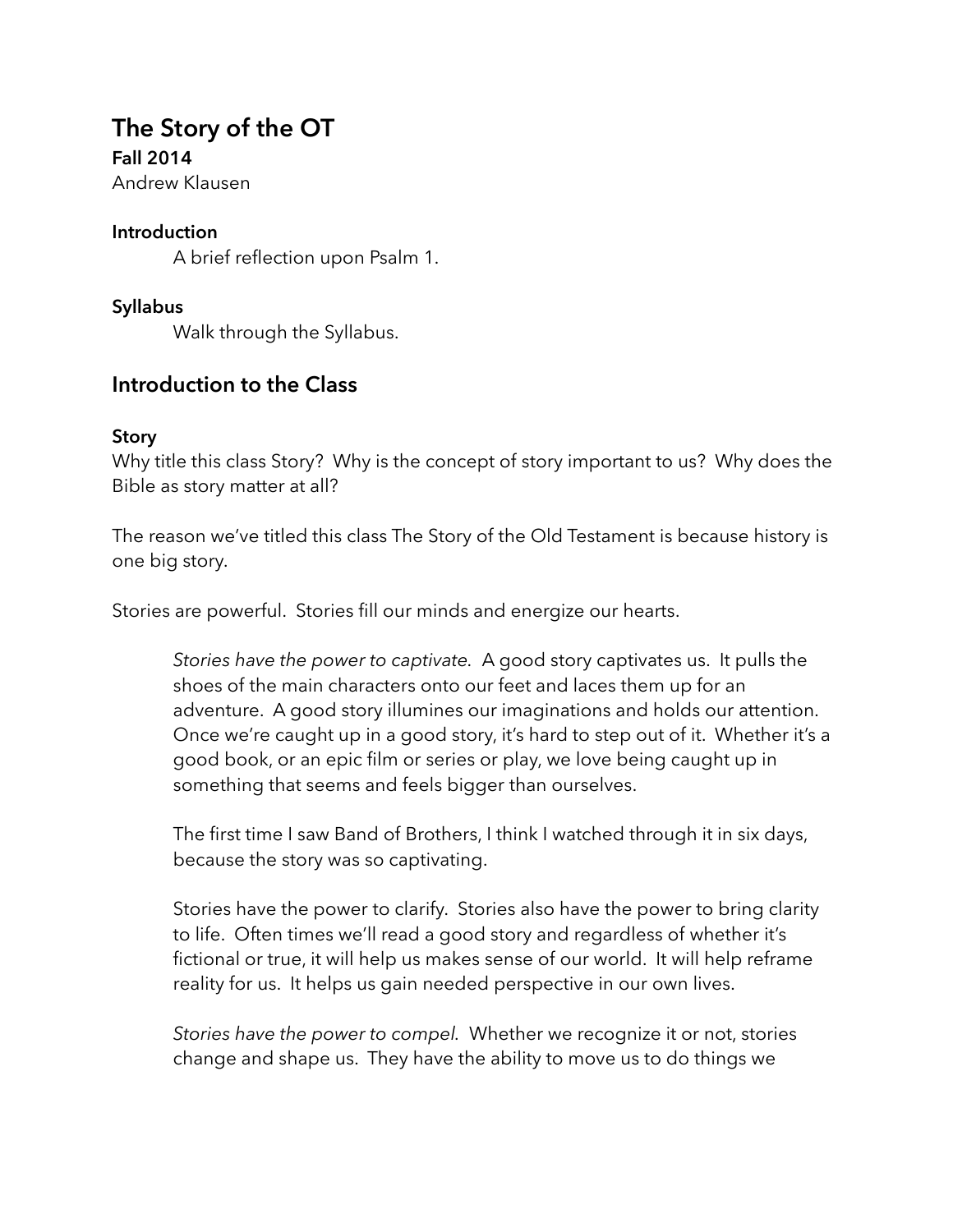wouldn't normally do. They motivate people to act when they would have stayed put. For example, Cormac McCarthy's *The Road.* 

The reason we titled this class The Story of the Old Testament is because we are all caught up in a story that is being hand-written by the Creator, the God of the universe. And this story has been going on for thousands of years.

# QUESTIONS:

What was the last movie you saw that gripped you? Why did it grip you?

So as God's people today, we want to learn from where we've already been in order to understand how to move forward in faithful obedience to our God.

## **Presuppositions for this Class**

I want to talk briefly about our assumptions or presuppositions as we enter into serious study of God's Word together. The assumptions we carry into a conversation are especially important.

*Revelation.* First, God's Word. As we approach God's Word together, I want to make sure we're all on the same page regarding two things. You don't have to hold to these things, but these are the presuppositions I'm working under.

*Revelation.* We believe that the Word of God is *revealed* to us. So instead of *atheistic humanism,* where there is no God and therefore the Bible is just a collection of wisdom and stories, or even *theistic humanism,* where there is a God, but the only way to ascertain knowledge is through our own senses, we believe in Christian theism, which means we believe that we are sinners, we can't know truth, unless God reveals it to us through His Word.<sup>1</sup>

*Inerrancy.* God's Word is inerrant. At Park Church, we believe that the Bible is the *inspired* Word of God. And because it is inspired, it is inerrant. So because the perfect Holy Spirit inspired it's writing, it is completely perfect, without error in its original manuscripts. Fundamentally, this means that it is true.

*Perspicuity.* God's Word is clear. At Park Church, we believe that the Bible is clear. God has not left us in the dark about who He is and what He has done.

<sup>&</sup>lt;sup>1</sup> Graeme Goldsworthy, *According to Plan*, 42.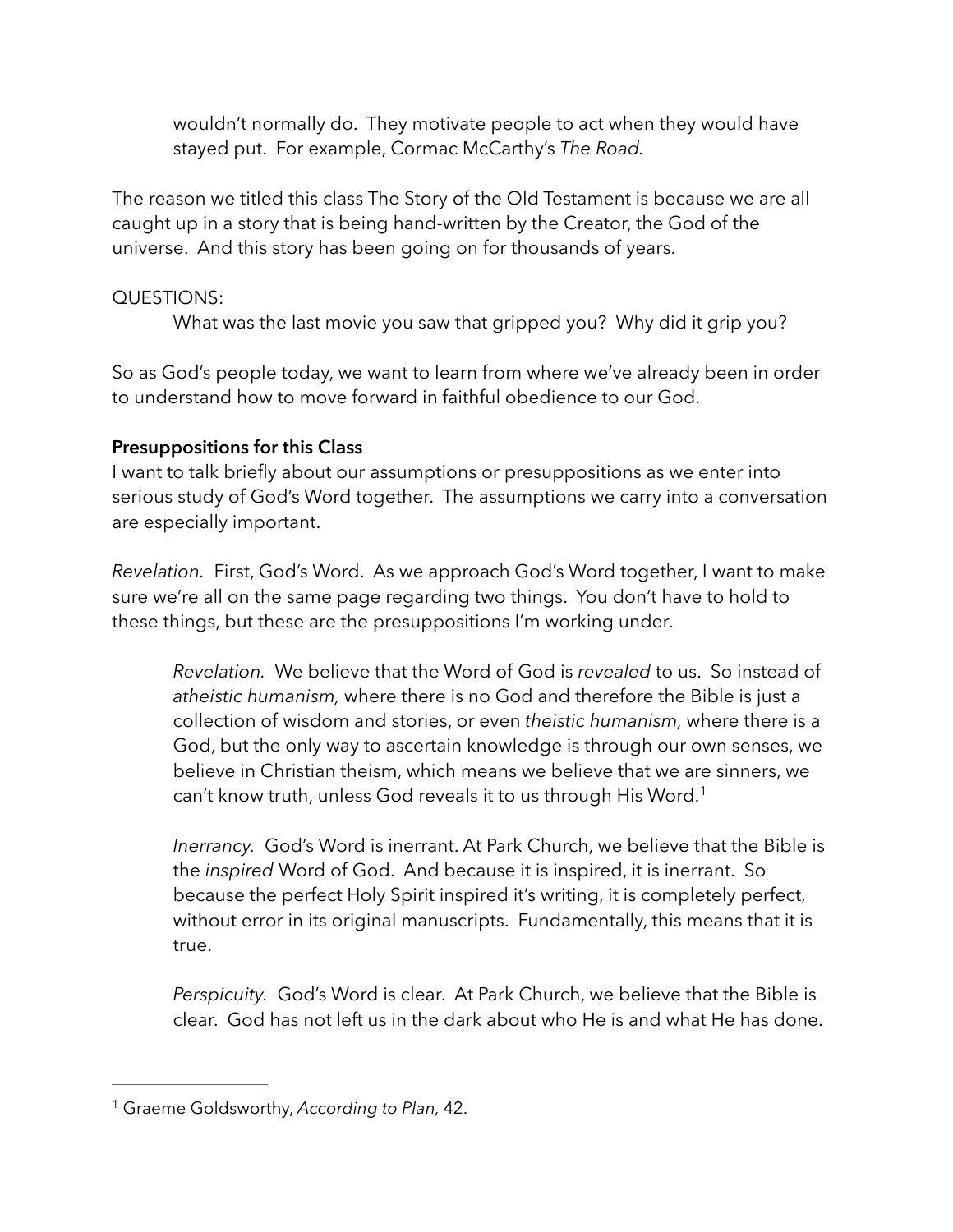Instead, He has revealed Himself in glory and splendor and for us, most notably, in clarity.

*Sufficiency.* God's Word is sufficient. At Park Church, we believe that the Bible is sufficient for understanding who God is and what He has done. God's Word accomplishes what it is purposed to accomplish.

*Epistemology.* This brings me to my second big presupposition which is based on the first. Because we believe that the Bible is God's Word and all that entails — inerrancy, perspicuity, sufficiency — we believe that we can know Him. Because He has revealed Himself, we are *able* to know Him.

## **Genre**

Next, let's talk about issues of *genre.* Genre is a term used to describe categories of literature, or other artistic endeavors, by their form, style, or content.

When some people use the term *genre* they are talking about groupings or corpuses of books in the Bible. So some will say that the Pentateuch is one *genre.* The prophets another.

But we will be using the word *genre* to talk about literary categories defined by their form, style, and/or content matter.

So what are some genres we find in Scripture?

- 1) *Poetry*. Poetry is illustrative and evocative in style. It can take many forms from chiasm, to parallelism, and acrostic.
- 2) *Prophecy*. Prophecy can often be formulaic in style, with judgment pronounced and a call to repentance being frequent.
- 3) *Narrative*. Narrative takes many forms and styles.
- 4) Discourse. Discourse is when a person or people talk.
- 5) *Letters or epistles*. Letters from one or more persons to another will take certain styles and forms.
- 6) *Apocalyptic*. Apocalyptic is symbol laden, often futuristic, and hyperbolic.

What do you notice about these?

Well for one, many of these can be found in a single book of the Bible. There's tons of overlap. There's apocalyptic discourse and poetic narrative.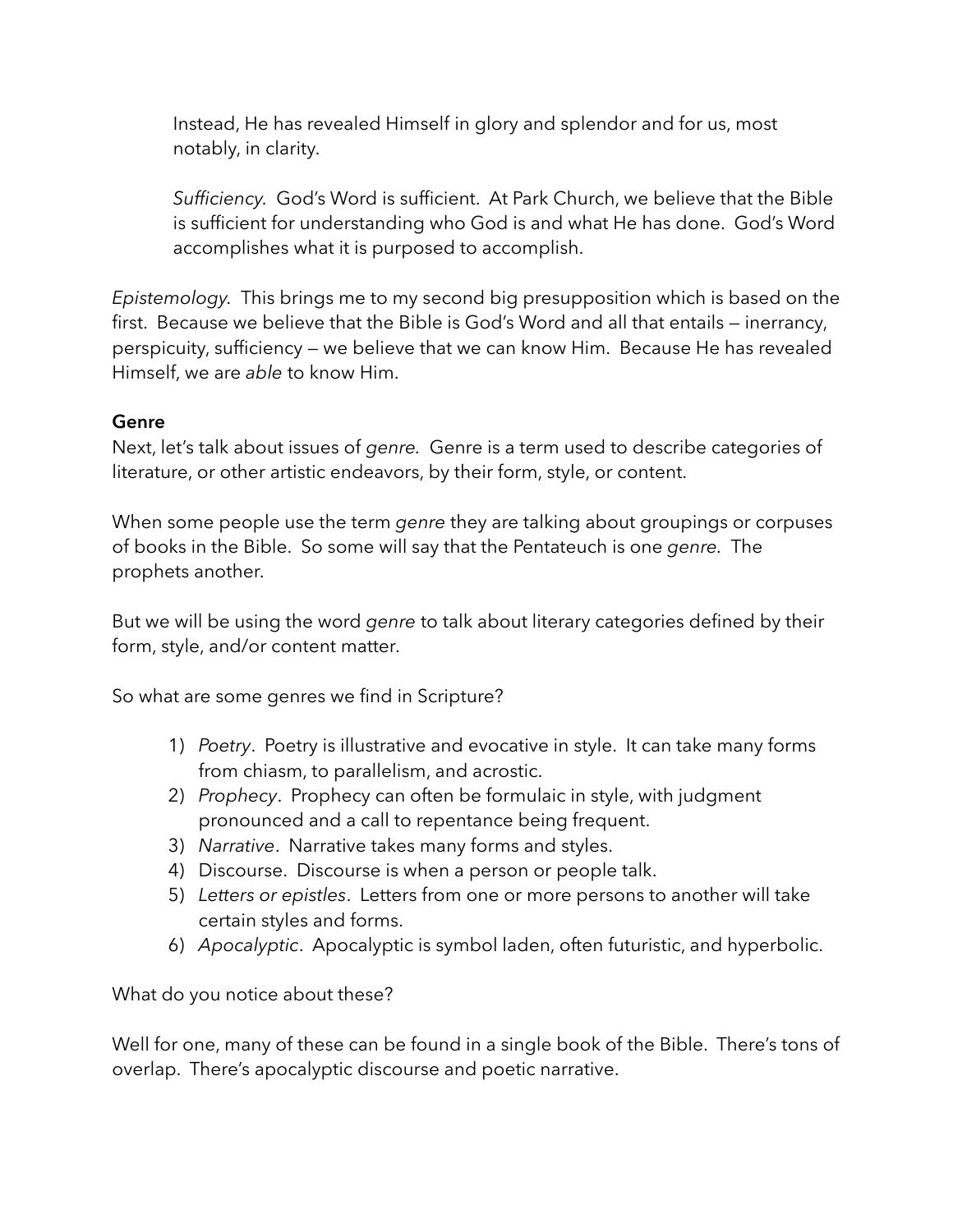So if I asked you, what would you say Genesis 1 falls under?

Most would say narrative. And that's true. But it's also poetry. Genesis 1 takes a highly poetic style.

So these aren't rigid categories that the authors were necessarily saying, "oops, I can't put that *selah* there because this isn't poetry." No, these categories are used to describe what's happening in the text.

# *All Genres Communicate Truth*

All that being said, all of these forms communicate truth. The Psalms communicate truth just as much as Paul's letters, they just do it in a different way. Jesus says in John 17:17, **"Sanctify them in the truth; your word is truth."**

All of God's Word is truth. All of it corresponds to reality. So there's no more truth to what Jesus says in John 17 than there is in Proverbs or Revelation.

## **Systematic Theology vs. Biblical Theology**

Let's shift gears a bit now and talk about Systematic Theology and Biblical Theology, the similarities and differences between the two. The Story of the Old Testament is functionally a *biblical theology of the Old Testament*

#### *Systematic Theology*

Many of us, probably most of us who have been brought up in the Church or in Christian homes have probably learned or done theology in a systematic way. Most of the theology books we've read before are a systematic theology

If you've ever read or seen John Frame's big white book — the book that the Beauty of God is going through — or some might be familiar with Wayne Grudem's Systematic Theology, those are good examples of what I'm talking about.

Systematic theology tries to deal with different doctrines from a 30,000' view. The governing question for Systematic Theology is "What does the Bible say about  $\cdot$  ?"

What does the Bible say about God? God is creator, redeemer, king, savior, etc. That's what doing Systematic theology looks like. Integrating what the entire Bible says about a particular topic or doctrine.

*Biblical Theology*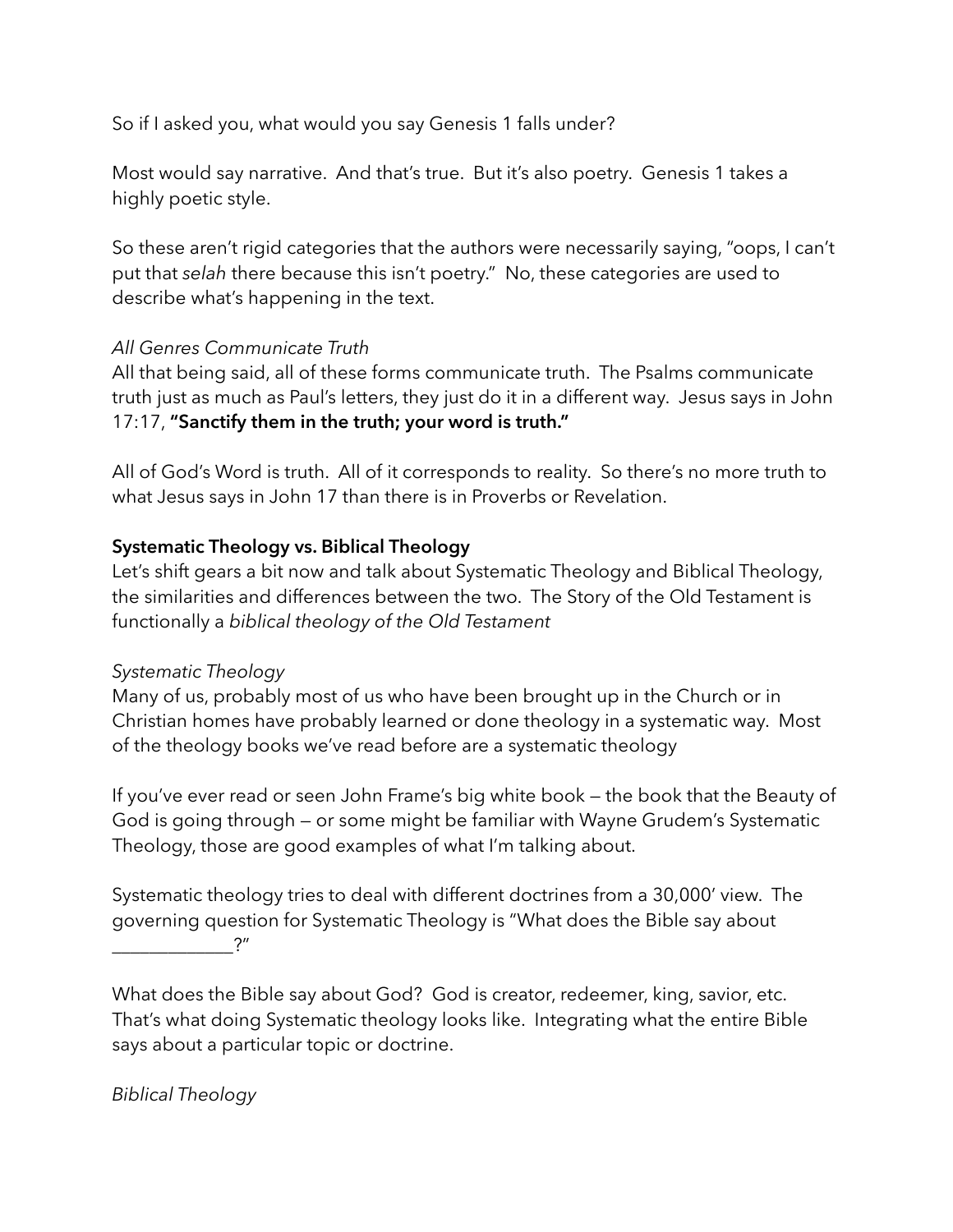Many of us are probably less familiar with Biblical Theology than we are with Systematic. Biblical Theology has grown in popularity because it is bound up with story and the post-modern movement has rightly brought us back to a desire for story to inform our worldview. That being said, good biblical theology is centered on truth.

Biblical theology is concerned with how different doctrines are developed over time, through different books and authors.

The governing question of Biblical Theology is "How is this doctrine developed progressively over the history of redemption?"

*Progressive Revelation, Longitudinal Development, and Typology*  Biblical theology is rooted in the concept of *progressive revelation*. Progressive revelation simply means that instead of revealing Himself, His purposes, etc., all at once, God revealed Himself progressively "by stages until the full light of the truth was revealed in Jesus Christ."2

Many Christians might be familiar with the concept of prediction and fulfillment in the Old and New Testaments respectively. And these are biblical categories for different passages. However, these are much more the exception rather than the norm.

The norm we see throughout Scripture that Biblical Theology utilizes at great length is the concept of *longitudinal development. Longitudinal development is when a*  theme is traced, developed, and revealed progressively over time. Instead of a formulaic, here's what will happen and then it happens, light is shed on a particular doctrine or theme as it is developed over time.

Within this framework, typology recognizes that all major themes find their true fulfillment and their true end in Christ.

Typology, then, takes account of the fact that God used a particular part of human history to reveal himself and his purposes to mankind. But it was a process, so that the historical types are incomplete revelations and depend on their antitype for their real meaning. … Typology assumes that all history is God's history and that God has used a particular part of history along with his word to reveal himself to mankind.<sup>3</sup>

<sup>&</sup>lt;sup>2</sup> Graeme Goldsworthy, *According to Plan*, 64.

<sup>&</sup>lt;sup>3</sup> Graeme Goldsworthy, *According to Plan*, 68.